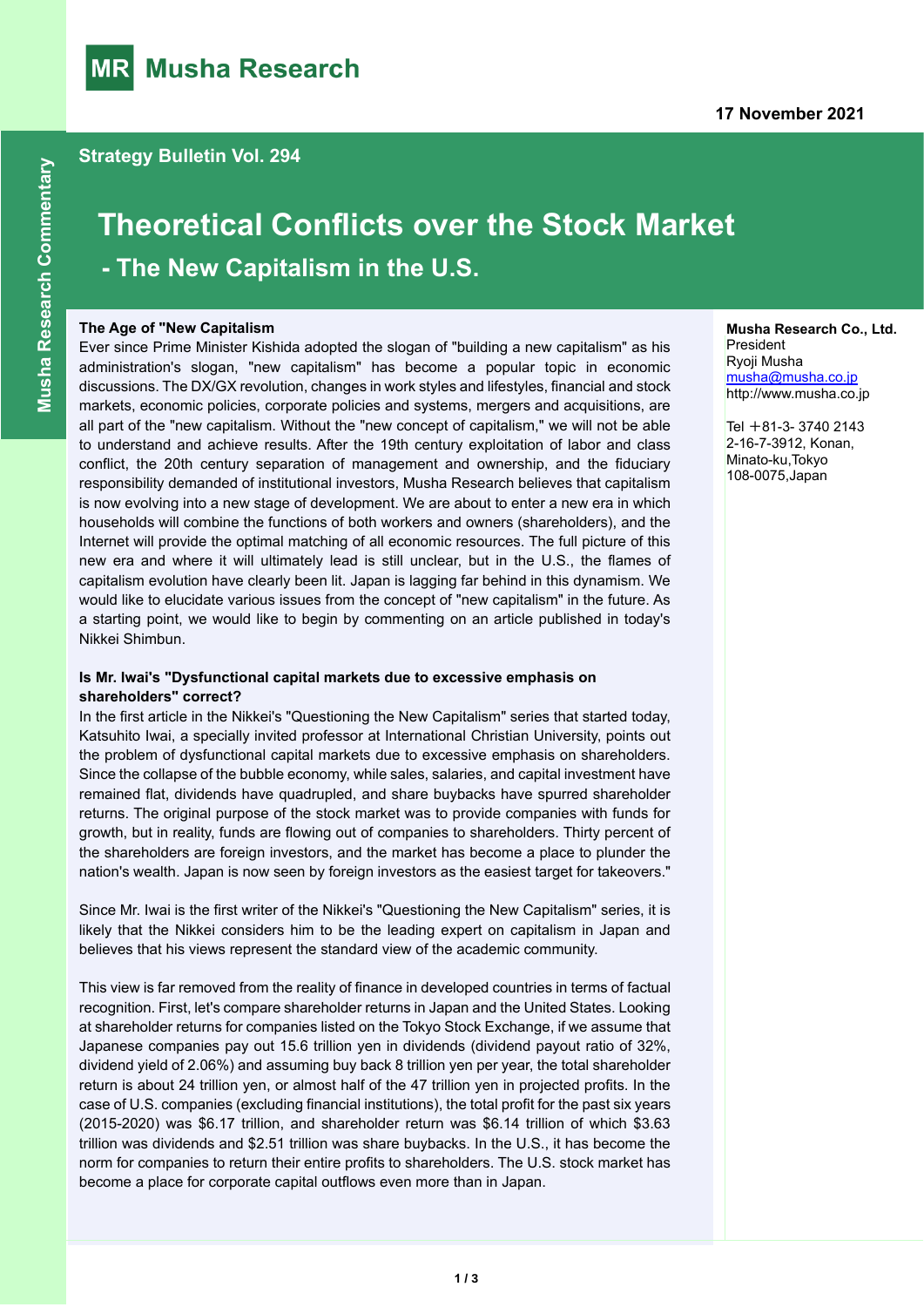### **Capitalism Evolving in the U.S.: The Stock Market Has Changed from a Place to Raise Capital to a Place to Return Income**

However, US companies have invested \$11.78 trillion, or 1.9times profit. The difference of \$2.6 trillion between the profit and the depreciation of \$9.18 trillion has been covered by the \$3.0 trillion increase in debt, mainly due to bond issuance. The financial structure (e.g., debt to equity ratio ) of companies has been increasing.

This price-oriented (or shareholder-oriented) corporate financial behavior has been almost the sole engine of the U.S. stock market rally. In the 11 years since the GFC, U.S. stock prices (the SP500 index) have risen more than sixfold, and the cumulative net investment in stocks by investor type during this period has been \$4.1 trillion by corporations (non-financial), far exceeding the \$0.9 trillion by households, \$1.0 trillion by foreign investors, and -\$1.8 trillion by financial institutions and pension funds. It can be said that the stock market rally has been driven exclusively by share buybacks. This rise in stock prices and other asset prices has greatly boosted the net worth of households, and this wealth effect has been the driving force behind the increase in U.S. consumption.

In the U.S., traditional fund flow that households' savings are invested in companies through bank lending and the issuance of securities, has completely changed.

Simply put, (1) the stock market has gone from being a place for companies to raise funds to a place for companies to return income; (2) the financial portfolio that determines future investment used to be a bank loan portfolio, but now it is a market portfolio based on stock prices (market capitalization of stocks); and (3) 70% of household savings are in stocks and investment trusts, and rising asset prices are the biggest factor in increasing savings. and (4) managers are evaluated and judged based on stock prices.

In the process, asset price hikes that appear to be bubbles and speculation aimed at earning margins have become rampant, creating the appearance of a gamble room.

#### **Japan's blind economic debate**

The "dysfunction of capital markets due to excessive emphasis on shareholders," as Mr. Iwai calls it, is far more prevalent in the United States than in Japan, and Japan is following suit much later. In the U.S., the only people criticizing the state of the U.S. financial markets are some on the left (progressive), such as Democratic Congresswoman Elizabeth Warren, and most academics and economists, including Treasury Secretary Janet Yellen, do not see the problem. On the contrary, they support the policy of pushing up asset prices through aggressive monetary policies such as QE and zero interest rates.

In finance and economics, the gap between the reality of the past, as assumed by old textbooks, and the ongoing reality, which is dynamically changing, has become extremely large. From the point of view of Mr. Iwai, U.S. stocks are in the midst of a bubble created jointly by the public and private sectors and are on the way to a financial crisis. As investors, we cannot sit on the sidelines and ignore these two views.

| <b>Figure 1: US non-financial corporates fund flows</b> |         |         |         |         |         |         |              |
|---------------------------------------------------------|---------|---------|---------|---------|---------|---------|--------------|
|                                                         | 2015    | 2016    | 2017    | 2018    | 2019    | 2020    | <b>Total</b> |
| After tax profit                                        | 1.002.6 | 987.4   | 1.026.2 | 1.059.5 | 1.049.0 | 1.047.3 | 6.172.1      |
| <b>Return to shareholders</b>                           | 1.094.6 | 1.186.5 | 1.046.3 | 877.3   | 1.090.6 | 847.1   | 6.142.4      |
| <b>Dividendts</b>                                       | 641.1   | 690.7   | 720.7   | 259.8   | 636.6   | 678.6   | 3.627.5      |
| <b>Buybacks</b>                                         | 453.5   | 495.9   | 325.6   | 617.5   | 454.0   | 168.5   | 2,514.9      |
| <b>Fund raising</b>                                     | 597.5   | 270.2   | 356.3   | 332.9   | 474.3   | 1,013.4 | 3,044.6      |
| Loans                                                   | 187.3   | $-20.9$ | 31.8    | 199.0   | 204.6   | 329.5   | 931.2        |
| <b>Debt securities</b>                                  | 410.3   | 291.1   | 324.5   | 133.9   | 269.7   | 683.9   | 2.113.4      |
| <b>Depreciation</b>                                     | 1,317.4 | 1.359.6 | 1.488.7 | 1.659.0 | 1.663.0 | 1.695.6 | 9.183.4      |
| Capital expenditure                                     | 1.935.9 | 1.789.3 | 1.883.2 | 2.068.2 | 2.147.7 | 1.964.0 | 11.788.2     |
| Source: FRB, Musha Research                             |         |         |         |         |         |         |              |